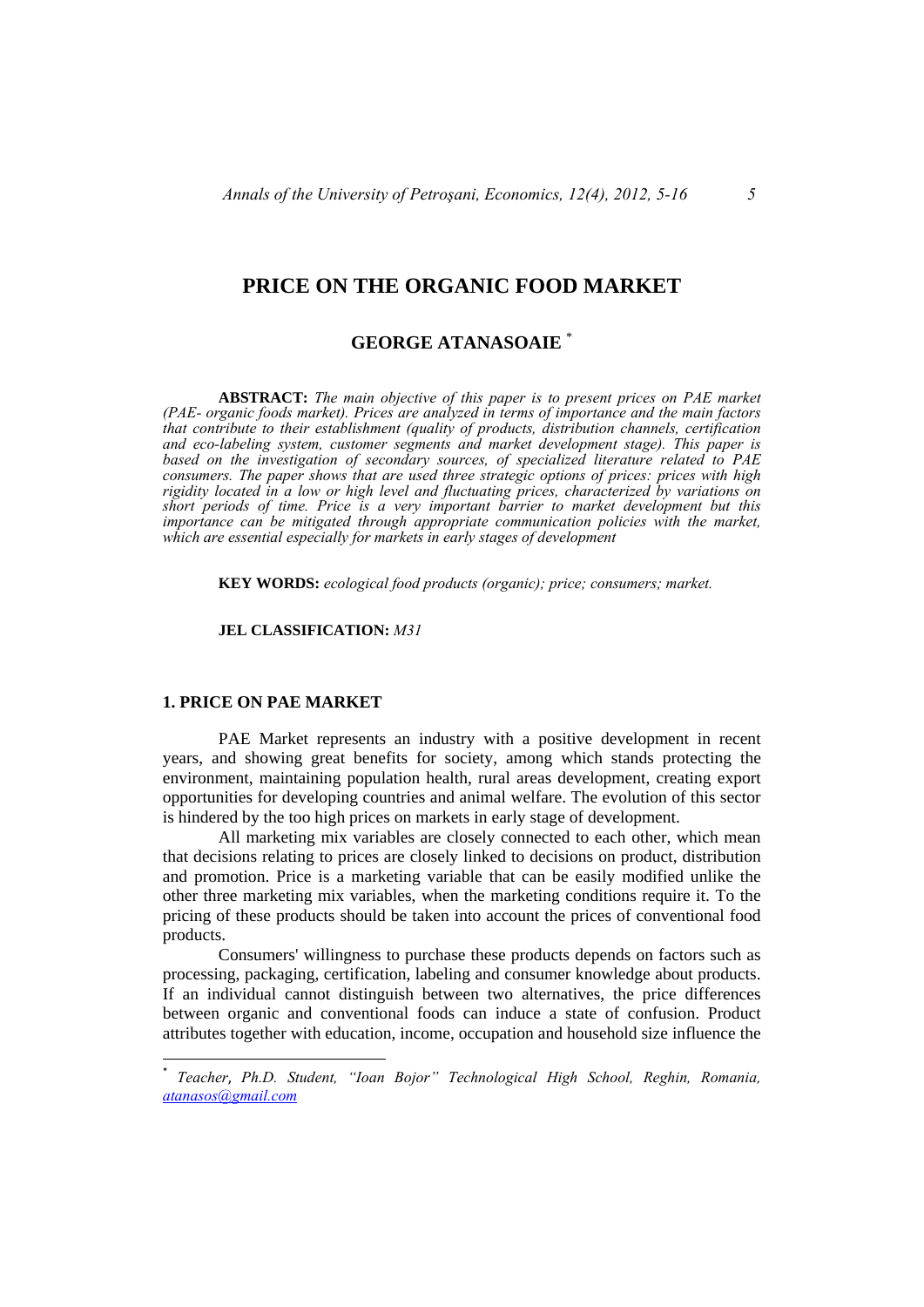attitude and preferences towards products. There are people who would buy these products despite higher prices but do not know the existence of these products on the market.

 There are debates in society about the quality of PAE. Thus, it is questioned whether these products are better in terms of quality than conventional food. Consumers are willing to pay the price difference only if they are convinced that these products are better. Also, how they report the price of organic products to conventional food prices is very important, because consumers should be educated not to take into account the cheapest variant of conventional food as the basis of comparison but to analyze the organic product compared with the conventional food but of a better quality and a higher price than the cheapest option. This price difference can be seen as an investment in human health. Price differences ranges depending on skills as manager of the farmer, farm size, conversion stage to organic farming and farming system practiced on farm land (Bonti-Ankomah & Yiridoe, 2006).

 There are countries where conventional foods are cheaper than in other countries (eg Spain), which makes the price differences between conventional and organic food to be higher. Therefore producers are turning to exports towards countries with more developed markets, leading development of the internal market delay (Gil, et al., 2000).

Price is a factor with important consequences on PAE market. Thus, alongside with the limited availability of these products, the price is one of the most significant barriers hindering market development (Brown, et al., 2009). More than half of consumers consider PAE price as being too high (Tsakiridou, et al., 2008). Other authors have found that price too high is a significant barrier only for 12.5% of people, while a much larger obstacle is the fact that these products have a limited availability Chryssohoidis & Krystallis, 2005). Despite the importance of price as a barrier to purchase, there is a more pronounced decrease of this barrier importance, for all categories of consumers (Mondelaers,et al, 2009).

 Given that price is a factor hindering market development it is very important when buying for the first time these products, consumers to be fully satisfied so that their satisfaction to lead to new acquisitions. (Aertsens, et al,, 2009).

 While there is a clear tendency of consumers that take into account price when are buying food, there can be observed an orientation towards high quality food, which include PAE also. (Davies, at al., 1995).

 An important consequence of higher prices in the PAE market is their incentive character because leads some farmers to enter in the period of conversion to organic farming but there are many challenges that they must overcome. One of the most important challenges refers to the price development of these products, trend which tends to be descending, as in the case of conventional agriculture, which determines the farmers to arrange new channels for distribution to avoid supermarket chains in order to retain a greater portion of profit (Seyfang, 2007). Another reason why the evolution of these prices is descending represents the fact that is entering in this sector larger farms that succeed to significantly reduce costs.

 Hence the reluctance of small producers on the involvement of large firms in this field (Morven, et al., 2004). Also, a reduction of subsidies for farmers in the post-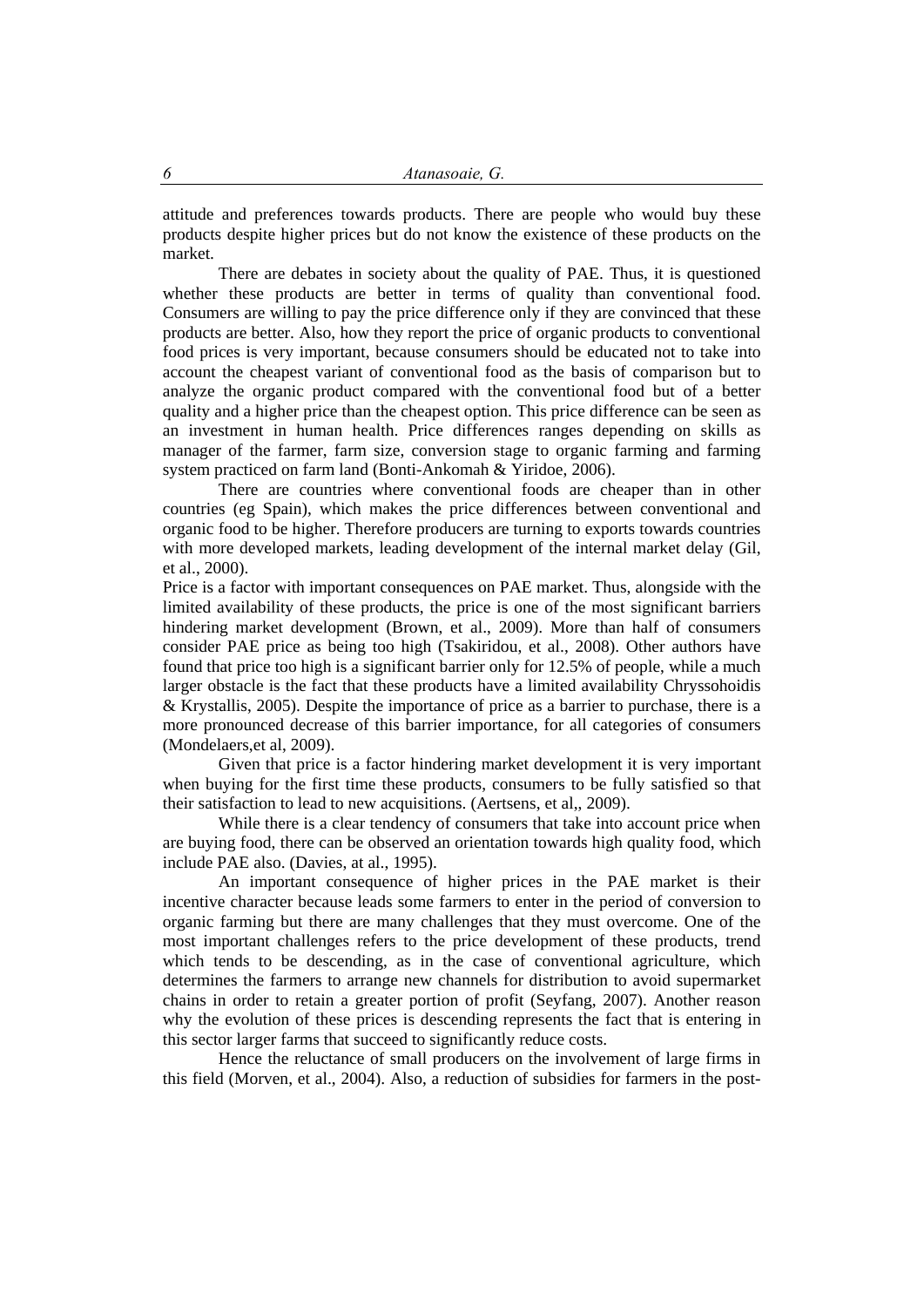conversion period is likely to erode from the positive dynamic of organic farming. In countries where organic milk supply rose due to a wave of animal husbandry farmers who achieved the conversion to organic farming decreased a lot the organic milk price but increased the price of organic grain needed to feed the animals, which determined some of the new organic farmers to give up organic farming. The disordered development of ecological agriculture is adjusted over time as the overall demand for PAE is growing, being large waves of growth followed by a lower recoil. Though with PAE price vary also the number of consumers and consumption intensity, the number of consumers that are less sensitive to price is increasing, which creates serious premises for market development.

 Consumers' education to buy less products off-season and which are produced locally is a way to control prices. The growing experience that organic farmers acquire enables them to offer competitive prices. Involvement of authorities, farmers associations and NGOs is essential for this purpose.

 PAE market is growing, but it requires competitive prices and to inform consumers for them to make the difference between an organic product and one obtained in conventional manner (Briz & Ward, 2009). Market development also depends a lot on evolution of the medium and long term of macroeconomic conditions since in the global economic crisis conditions are more people who have difficulties in procuring conventional food and for whom organic food is not a priority.

 For PAE market to lose niche market status it is necessary that the difference in price to drop to 20-30%. Between 5-20% of consumers are willing to pay a price difference of 30%, while a difference between 5-10% will attract willingness to pay of 45 - 80% of consumers. Such percentages vary depending on the consumer incomes. Regarding the dynamic of the difference in price that consumers are willing to pay it can be observed an increase of 5-6% in 1999 to 25.1% in 2007, with faster progress since 2003 (Gonzalez, 2009 ).

 Consumers cannot distinguish between conventional and organic products and retailers should implement appropriate strategies for information. Consumers must have confidence in organic labeling systems, in order to differentiate products (Siderer, et al., 2005).

 Elasticity of demand for organic foods based on price is much higher than for conventional food (Wier & Calverley, 2002) which means that the efforts of market participants to lower prices will lead to considerable increase in demand. There are potential clients that would buy these product but they do not buy because of the price (Burja & Burja, 2008). On the other hand, the decrease in prices or their sudden drop will make organic farming less desirable for farmers, undermining the uniqueness of this domain. Another situation that will increase future demand for PAE is to increase revenue.

 PAE price is perceived as elitist one, and products are perceived to taste better but not particularly showy. Some consumers perceive products aspect as more important than their prices (Juan Antonio Aguirre Gonzalez, 2009). For consumers who prefer to buy from supermarkets, products acceptance is conditioned on their appearance (Richter & Hempfling, 2002), unlike consumers who prefer specialized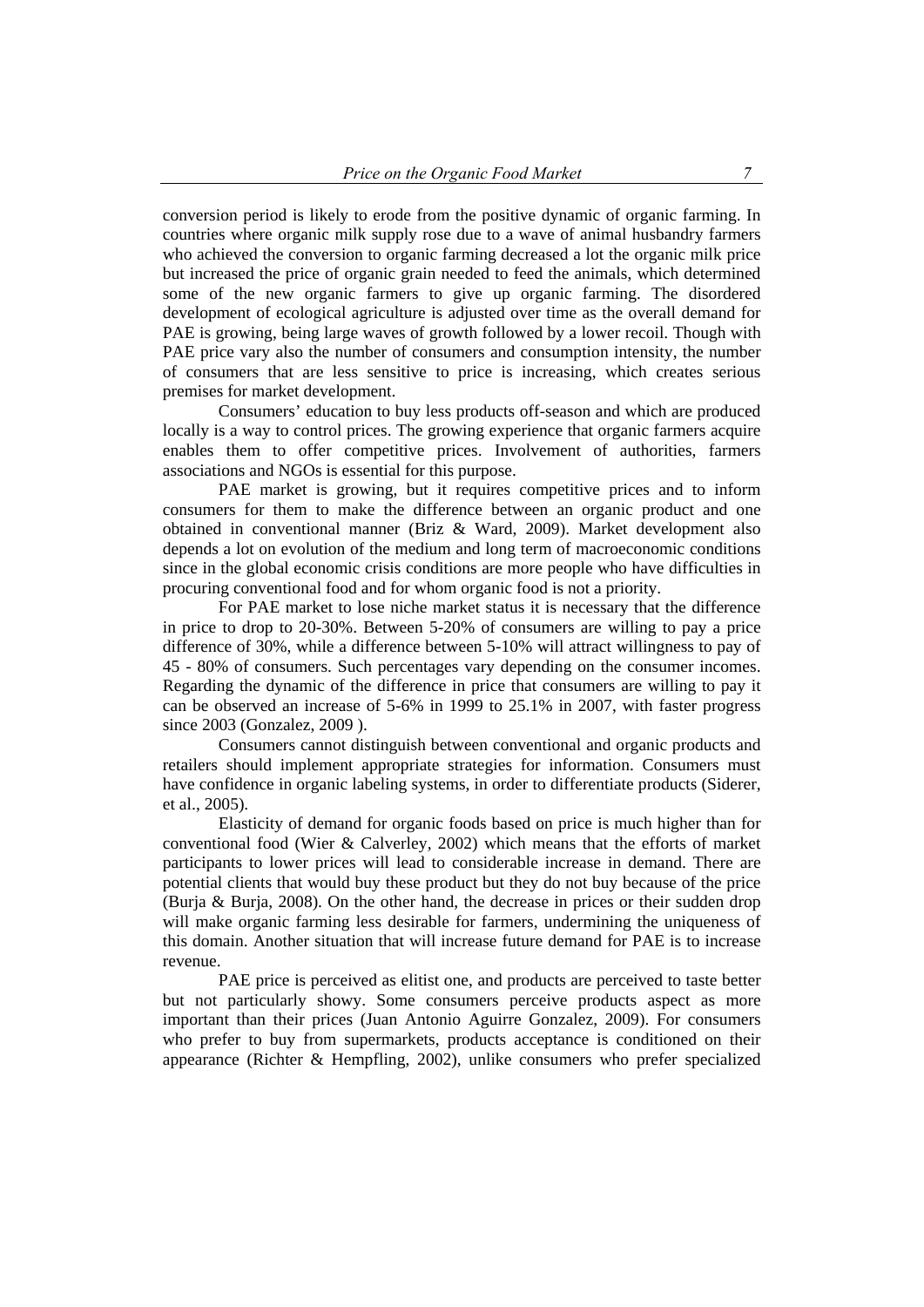organic shops that accept more easily products with disabilities regarding their appearance.

 Price differences between organic and conventional foods vary from country to country, depending on weather conditions, subsidies granted, the degree of market development and product specificity. In general, if eggs and fruits case distinguishes higher price differences that do not represent insurmountable obstacles if effective marketing policies are implemented.

 PAE quality determines the practicing of a certain price level. Thus, for products with a high quality level are practiced higher prices, unlike PAE for which are no special requirements on quality.

#### **2. STRATEGIC VARIANTS OF PRICES**

 In the early phase of the PAE life cycle the price and promotion are two variables of the marketing mix more important than the product and distribution. In the organic food sector there are several pricing strategies based on price rigidity.

 A premium pricing strategy represents the establishment of prices with low rigidity, which means alternating some price reductions with regular prices. It is very important that the discounts to not be on extended periods of time so that consumers' confidence in those products to don't be lose.

 A second option for prices is the use of some low prices, unchanged for long periods of time, especially by food retailers and PAE marketed under the retailers' brand.

 A third strategy of prices refers to the use of high prices for products for which demand is less influenced by price. Such high prices have a high stiffness as they remain relatively unchanged for long periods of time and are used mostly by specialized retailers (Hellberg-Bahr, et al., 2011).

 All these pricing strategic variants must be accompanied by proper communication through which to highlight the main advantages that customers will have. (better quality, health and environmental protection) to maximize the chances of purchase.

#### **3. PRICE AND DISTRIBUTION CHANNELS**

 PAE prices depend on the chosen distribution channels. In addition to higher prices that consumers have to pay, they also bear the costs related to search activities of these products because they cannot be easily found, and this causes that some of relative non consumers to don't make the step toward purchase.

 Marketing through direct sale by farmers, through CSA systems (Community Supported Agriculture) peasant markets, sales from farms, leads to consumption increase and increase of farmers' profits. It is an appropriate distribution method especially for markets in early stage of development but also for the developed markets, for those segments of consumers for whom ethical values are very important in choosing food products that are going to be purchased. It is developing a relationship of trust between consumer and farmer, relationship that can be strengthened by organizing farm visits. There are CSA type systems where consumers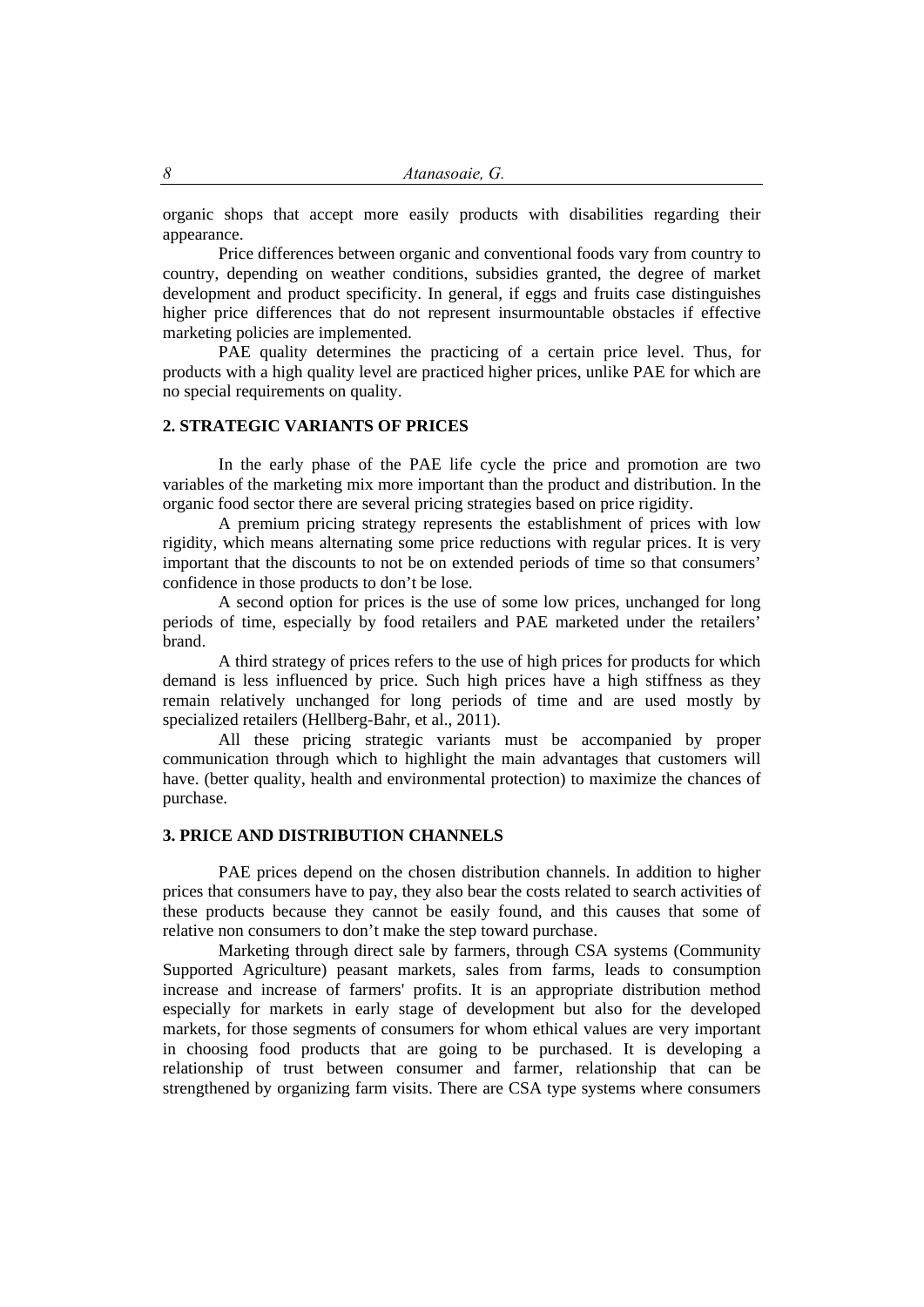pay part of the price in advance before farmers to start work on the farm, which induces a feeling of safety on the sale of products. Use of the Internet is proving to be successful for organic farmers because there don't need to invest in retail space, which leads to lower costs.

 Sequential harvesting by small farmers creates the opportunity to provide access to better prices because they do not carry significant costs for the storage, losses due to organoleptic changes of products during storage are small and it can be used more effectively the workforce of farmer's family (Katundu, et al., 2010).

 There are problems in terms of marketing knowledge of organic farmers, but these deficiencies can be remedied by involving the authorities, NGOs and other actors in the market so that organic farmers to acquire the necessary knowledge for marketing strategies implementation in order to enable to sell directly to consumers, which would ensure them a better price.

 Distribution through specialized organic shops and organic restaurants requires practice of higher prices than in supermarkets, but which reward better the farmers' job. Availability of specialized organic shops consumers to pay extra for these products increases as it increases the percentage of organic origin ingredients in the finished product (Batte, et al., 2007).

 Prices of organic food distributed through catering companies are large because catering units use processed or cooked food to avoid the obligation to set up a special room for the preparation of fresh raw materials, and PAE are not provided in the cooked state because there is the widespread opinion that these products must be offered fresh (Post, et al., 2008).

 Processors offer farmers who have less bargaining power very low prices, being problems by farmers on their ability to comply with the requirements of quality, quantity and time of delivery. At first processors are present in small number on the market because there are very few farmers who can meet the requirements of processors.

 Also, the increasing involvement of hypermarkets and the processing industry development lead to prices decrease (Lockiea, at al., 2004).The distribution of these products in supermarkets requires good organization for the delivery of high quality products. Though, in general, prices of food products delivered in supermarkets are smaller than other distribution systems, there are also ecological foods as meat, for which prices are higher in supermarkets with 64% than the direct means of distribution (Morven, et al., 2004).

 There is reluctances from organic farmers to work with supermarkets because supermarkets have high bargaining power, offer very low prices, have high demands on quality, quantity and delivery terms and high trade markup for these products. Managers of major shops argue that their business practices (very low prices offered to farmers, establishment of fees etc.) reflect their operational costs and customer requirements (Dolan, 2008). PAE sometimes very low prices in supermarkets are challenged by actors in the field as it affects the integrity and spirit of organic farming.

 Despite the controversial role that these great shops have, it is certain that they contribute to market development and the possible adverse effects they cause may be offset by better education of farmers with lower production capacity so that they also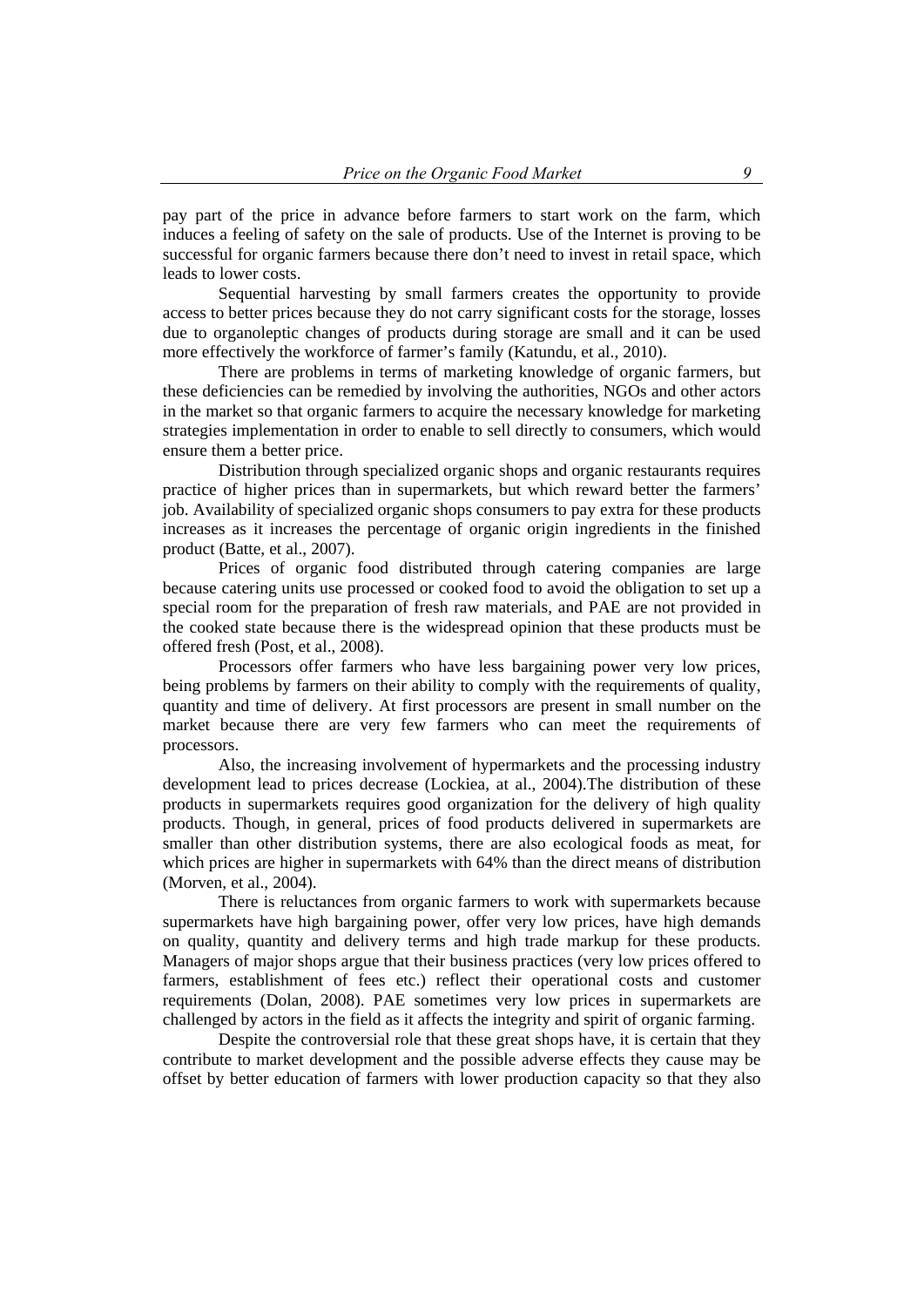get with their products to customers. There are some opinions that low prices in supermarkets are not in the interests of customers because they are compensated by lower quality services.

#### **4. PRICE AND CUSTOMER SEGMENTS**

 Customer segments which they are intended PAE put their considerable footprint on practiced prices. There are two categories of consumers who show a higher willingness to pay higher prices, elderly consumers with incomes above average, interested in health and environmental activists (Lockiea, at al., 2004). There is a group of ordinary consumers who regularly buy these products and are less sensitive to the price of these products because they give priority to the advantages they have when buying and consuming these products. Within this category of consumers there is a sub-category that prefers to buy locally produced food products to support local agriculture and so that will no longer need to transport food on long distances between producers and consumers (Hamzaoui Essoussi & Zahaf, 2008). For this sub-category it is necessary a deep understanding of the perceptions and attitudes in order to implement effective marketing strategies.

 Here are consumers who only seem to be interested in environmental issues, which are not willing to integrate in the purchasing behavior and consumption of food the ideas on environmental protection (Davies, et al., 1995). Moreover, although 49% of consumers were concerned about the level of pesticide, and 46% were concerned with the high content of preservatives and additives in their food, only 26% of them have changed their consumer and purchase behavior regarding PAE, because this change involves costs in terms of money and time (Desmond, 1991).

 Some consumers declare their willingness to pay more for PAE but this availability is only in words, because in reality, they want to pay a price difference less than is on the market, especially for products such as organic meat. There are exceptions to this situation, for products such as organic milk, for which consumers act not only in words but also in reality and pay the difference of price from the market (Millock & Hansen, 2002).

 The price is a more important barrier for consumers of "light" type, which consume very little PAE, although they realize the special nature of these products. Consumers of "heavy" type are the least sensitive to the price of these products, for them are excelling (Mondelaers,et al., 2009).

 'Ideological' consumers for which PAE consumption is a philosophy of life, have a critical attitude towards genetically modified foods and the corporations that produce food, are more willing to pay a higher price for these products, unlike pragmatic consumers, for which the consumption of these products does not have a special symbolic meaning (Pellegrini & Farinello, 2009) .

 In recent years the notion of ethical consumerism, which requires larger and more stable prices for farmers in developing countries, reducing greenhouse gas emissions, protection of tropical forests, prevention of child labor, animal welfare, preservation of traditions, integration of people with disabilities and biodiversity conservation. Despite awareness of these ideas, rarely ethical values are communicated to consumers, being preferred communications based on pragmatic reasons of buying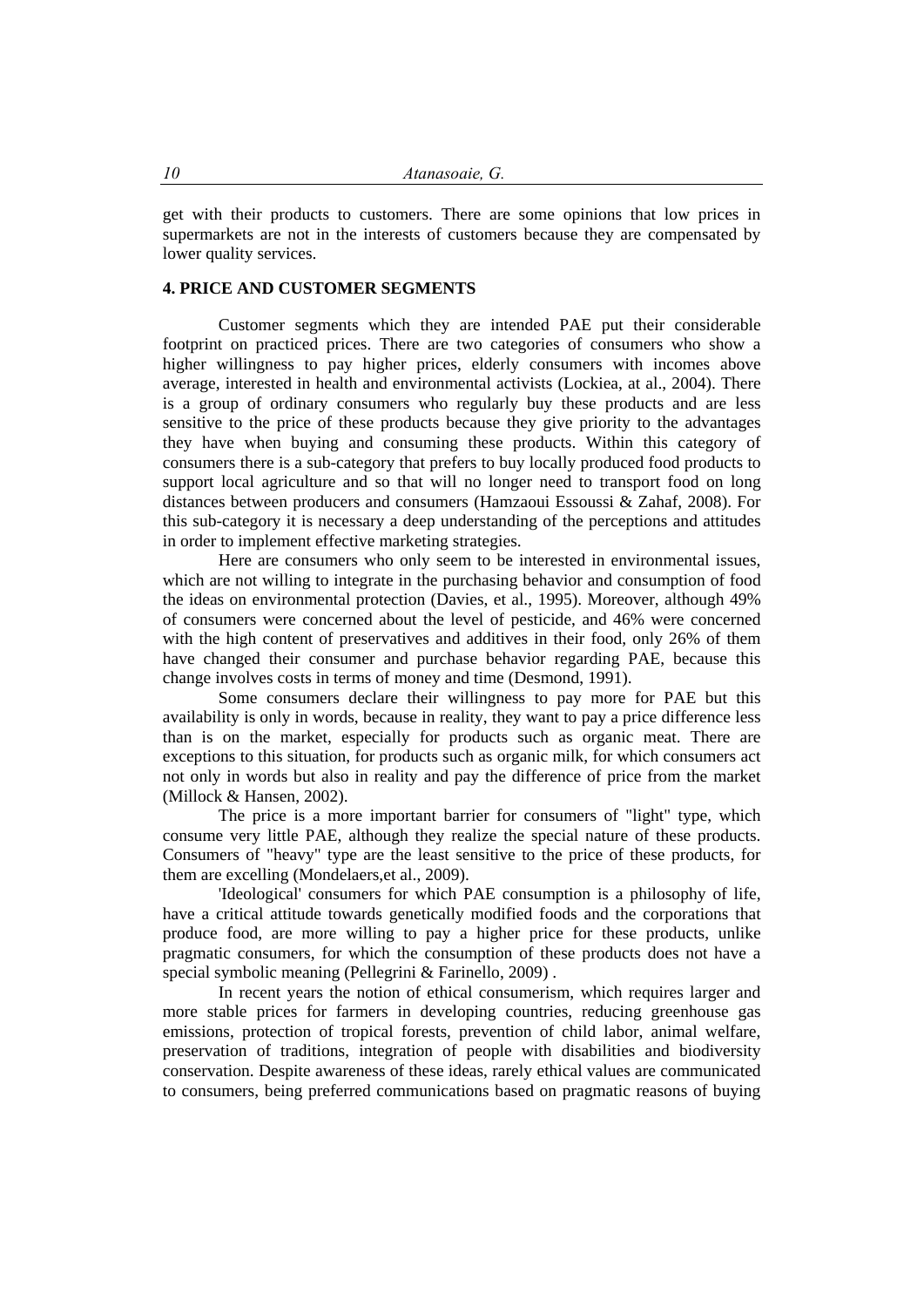(the sanogenetic pronounced character of PAE, better taste), resulting the remaining in latent state of a demand part for such products. The most important ethical values that must be communicated to the consumers and for which consumers are willing to pay extra are "animal welfare" and "regional production" (Zander & Hamm, 2010). Such ethical values can be used for a more effective differentiation of food products on the market, which may lead to higher market shares.

 Purchase selfish reasons are more predictive in terms of buying behavior in comparison with altruistic motives but cause a lower availability of consumers to pay higher prices for organic food. Also, family incomes are incentives for willingness to pay extra just to a certain step, beyond which high incomes determine the decreases of PAE consumption.

 Consumers who are very concerned about their health are more willing to pay extra for an organic food that incorporates less than 95% of the organic ingredients, and less willing to pay for a product that has more than 95% of organic ingredients. The existence of children in family determines an increase of the consumers' willingness to pay more for these products that have between 70-95% of organic ingredients. (Batte,et al., 2007).

 An effective policy of prices in this market can only be achieved by determining the exact customers segments which will be assign these products and the reasons for buying. In UK the most important reason of acquisition is the quality, followed by health and environmental concerns (Griffth &Nesheim, 2008).

#### **5. PRICE AND MARKET DEVELOPMENT STAGE**

 Stage of market development affects the price level to a great extent. Thus on the markets in the early stages of development are practiced high prices for several reasons. There is a novelty element that generates higher prices, but at the same time, there are higher logistical and production costs. That part of production costs which is due to specific production activity in organic farming will largely remain but the part of the price which is formed due to the novelty of the products will decrease more and more.

 Farmers are not associated, do not have the necessary experience to decrease costs, there are leaks especially in the first years of activity and transport costs are high as the quantities transported are small. Some farmers prefer to use unreasonably high prices, leading to erosion of a part from image leverage of organic farming, especially considering that these unreasonably high prices are linked to a lack of consumer education campaigns.

 The situation changes dramatically in developed markets, where farmers have growing experience which transposes into lower production and distribution costs, and consequently, PAE prices will be lower. Also, on emerging markets, price fluctuations are large from one manufacturer to another. There is a big difference between producers price and the price consumers pay (the difference is up to three to four times), being big problems regarding distribution of such products (Tsakiridou, et al., 2008). Regarding processed food products, their prices are big on undeveloped markets as demand for raw materials is very low and there are very few processors on the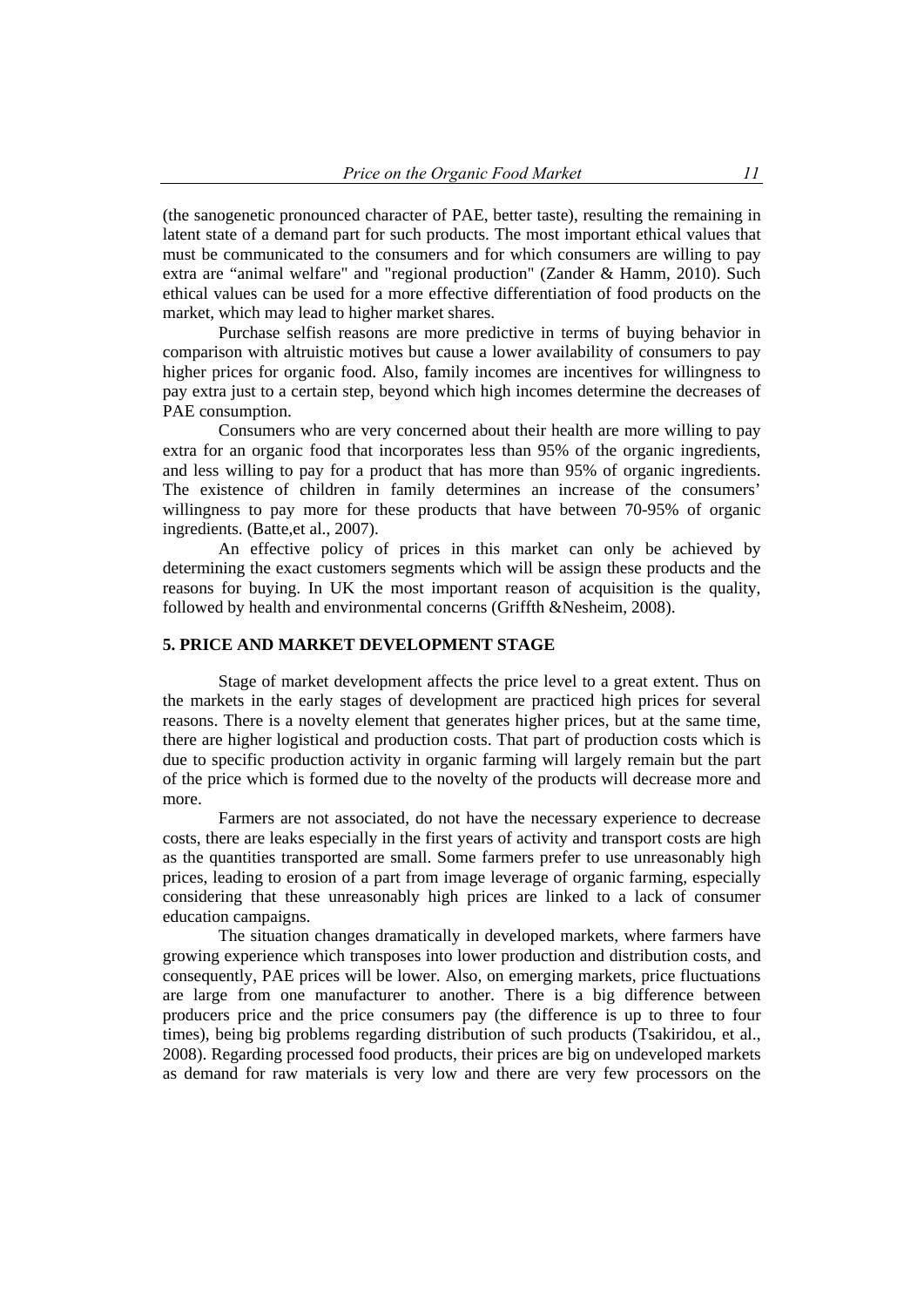market, which leads farmers to export raw materials at prices less favorable and finished goods return to the country at great prices.

 On less developed markets, potential customers are available to pay in addition towards a food product obtained in conventional manner a sum much lower than for consumers in developed markets, fact which can be explained by differences in income, awareness and availability of products (Radman, 2005). If supply increases faster than demand by entering into the converting program of many farmers or by significant increase in production achieved by farmers who have completed the conversion period, the price differences between organic and conventional will decrease and sector profitability will lessen . Organic milk price has dropped so much in Denmark that almost reached the level of price of milk produced in conventional manner.

 One way to offset the prices decline of these products is the creation of some brands that are associated with moral values. It requires substantial investments to create organic brands, but this problem can be resolved if farmers associate and appeal to marketing specialists.

 The reasons why farmers have adopted organic farming have an impact on prices. There is a wide range of motivations for entering into the conversion program towards organic farming: organic, ethical, financial, political and personal motivations. Farmers for which prevail financial motivations tend to set prices much higher than the costs, than farmers for which prevail altruistic motivations and who set prices justified by costs (Morven, et al., 2004). For a period these unjustified prices have their place in market, but as the market matures and loses it niche status will need to be restored at lower levels, but still higher than the prices in supermarkets.

## **6. PRICES, CERTIFICATION AND ECO-LABELING SYSTEMS**

 Certification costs are also an important factor in determining PAE market prices. There are many farmers who would like to enter into the period of conversion towards organic farming but do not have the resources to pay the costs of certification, if there will be problems on production marketing during conversion period. Alternatively, for prices reduction, some farmers prefer to produce PAE without certification, being a sense of trust between farmers and consumers (Lua, et al., 2004).

 Association of farmers in cooperatives leads to decrease of certification costs and the increase of farmers' profits (Morales Galindo, 2007).

 Although the usefulness of certification as an organic producer cannot be questioned, both consumers and producers and distributors have hesitations regarding assumption of a part or all of the costs of certification. Each party would like others to give up some of their profits in order to support a larger share of the certification costs. Moreover, government involvement in subsidizing all or part of the certification costs would lead to lower prices, but it takes lobby from the actors of this sector, but it involves primarily them to be organized.

 Because the organic brand makes a clear distinction between an organic product quality and quality of a product obtained in conventional manner, it is possible to obtain better prices for PAE. Lack of confidence in the marking system lowers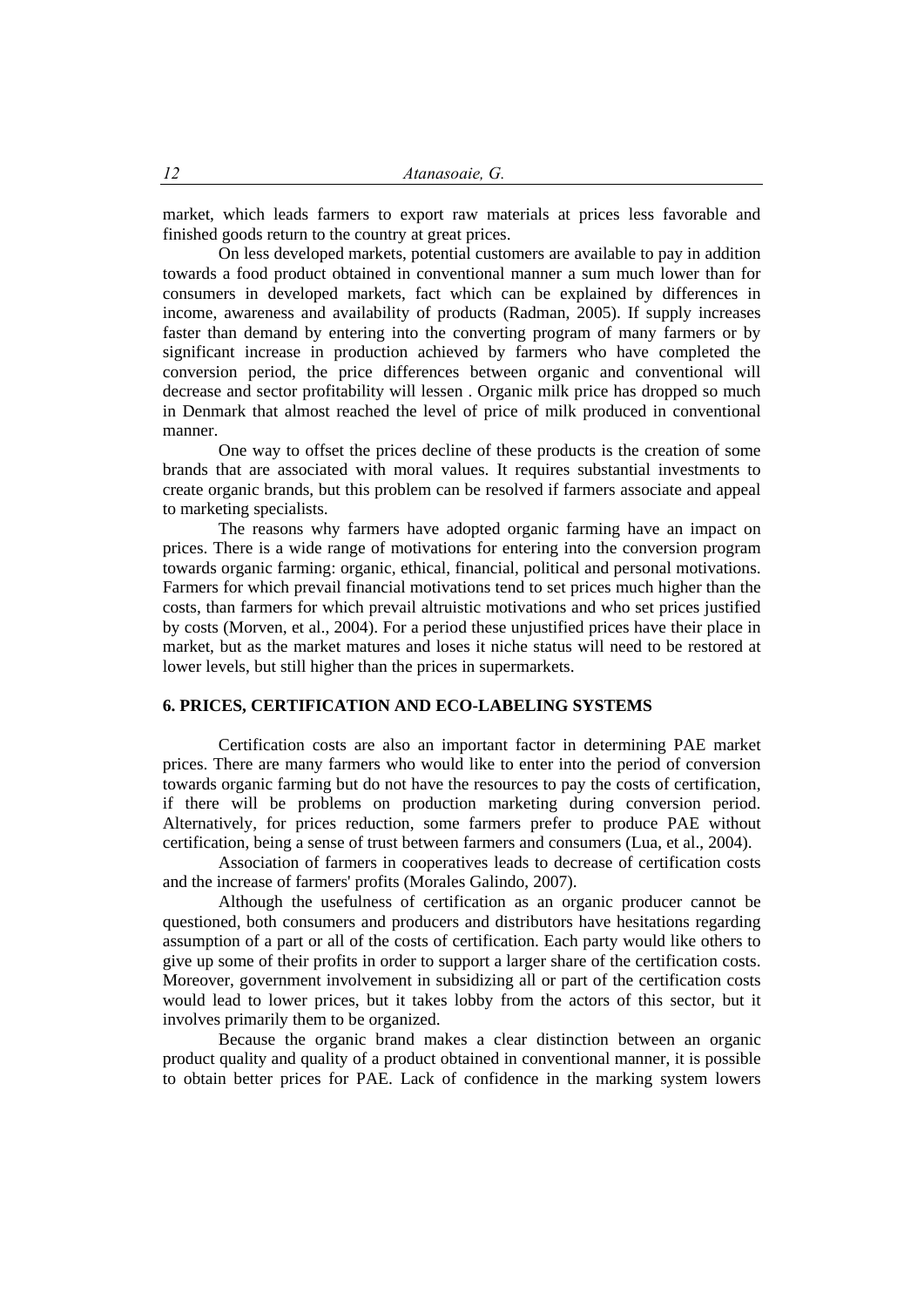consumers' willingness to pay in addition to these products. There is skepticism about the veracity of the organic nature of these products, suspicions which are partly determined by cases of incorrect labeling or differences of organic certification systems (Bonti-Ankomah & Yiridoe, 2006). Hence results again an obvious need to conduct effective communication campaigns, so that consumers develop trust in these products.

 The labeling system is very important, especially in case of processed organic products in order to increase consumers' willingness to pay a higher price for these products. In the European Union under Regulation 834/2007 is allowed to use Ecolabel for processed products that have at least 95% organic ingredients and contamination limit with ingredients from genetically modified products has been raised from 0.1% to 0.9%. There are labeling and certification systems more restrictive, such as the Demeter system, which was formed by the association of organic farmers AGÖL (Arbeitsgemeinschaft ökologischer Landbau) in 1988 and is now widespread in many countries.

 Price differences will decrease as consumers will be more informed about the specifics of organic food products and therefore the traders' expenses to inform consumers will decrease (La Via & Antonio Nucifora, 2002).

### **7. CONCLUSIONS**

 Price remains an important barrier to market development, but its importance can be reduced by effective information campaigns so that consumers understand why they have to pay a higher price. There are consumers segments for which information campaigns focused on ethical consumption will be very effective, but also segments prevailing purchase selfish reasons, pragmatic and which are less sensitive to such information and who will prefer conventional or organic foods with low prices acquired mainly in supermarkets.

 It is very important for a good development of the market to satisfy the requirements of all consumers' categories, being production and distribution solutions that will bring PAE at desired locations and at the prices desired by consumers. Not all categories of consumers are very sensitive to these products prices, but if it is desired so that lower income consumers can purchase these products, it is desirable for prices to fall.

 Low prices in supermarkets do not enter in opposition to the higher prices charged by direct distribution channels as these channels are intended for different categories of consumers who have very different buying habits and consumption.

 It puts more emphasis on problem that in the conventional food costs to be reflected also the environmental costs, which make organic food prices, become more competitive.

 PAE prices levels should be at balanced levels, the extremes are not desirable because very low prices would not be incentive to farmers, and high prices would lead to discredit the organic farming. It is also desirable to use temporary price reduction to attract consumers, but those cuts must be on short terms in order to do not affect the brand image.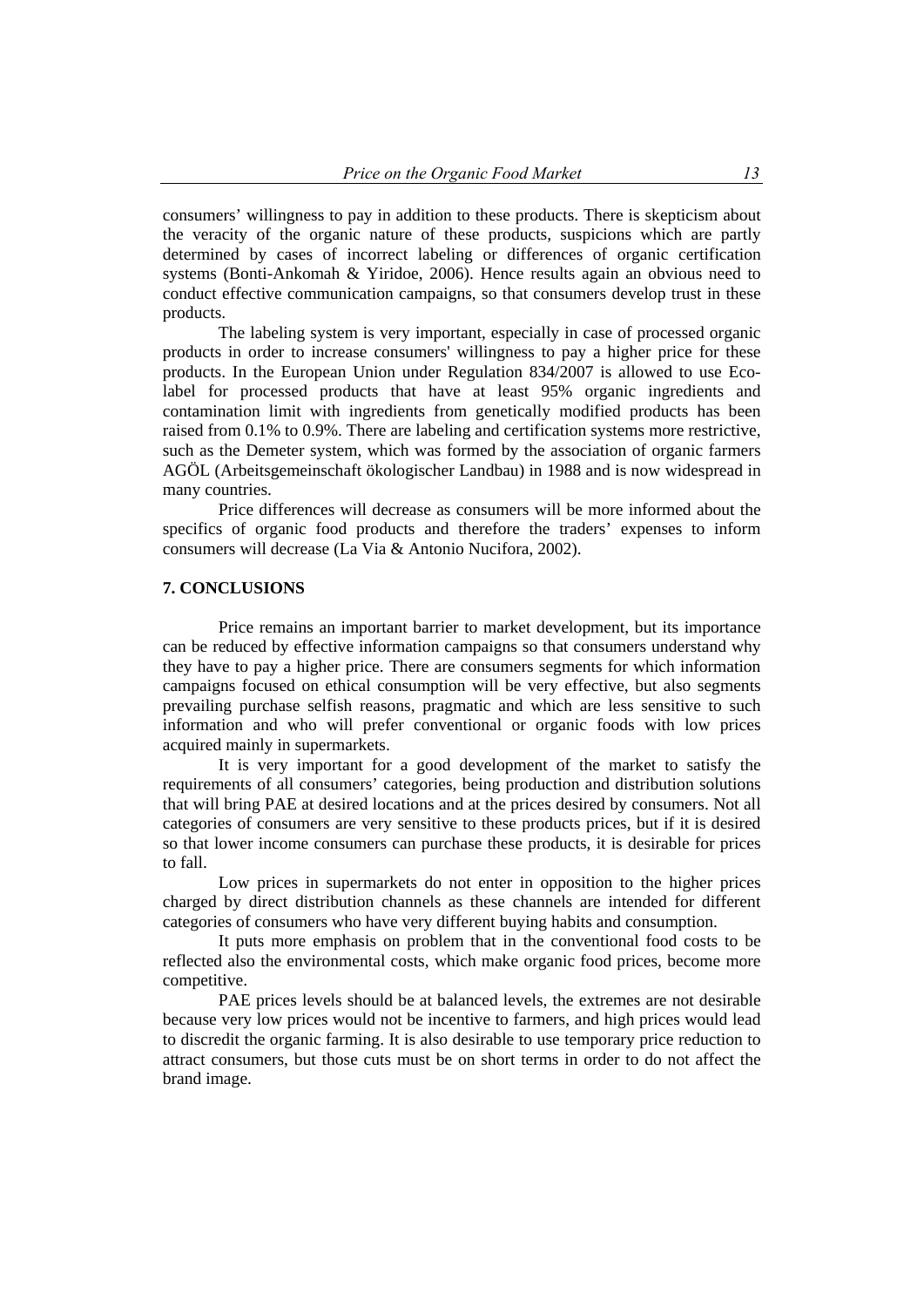Considering the economic context also - financially very difficult through which are going most countries, the PAE price is a concept that acquires meanings more important regarding formulation of some marketing strategies aimed at developing markets. Importance of price as barrier falls increasingly as consumers perceive the value of PAE. For an overcoming of niche market status is needed implementation of effective communication policies, so that consumers become more informed about these products and to give less importance to price compared to product quality, health and environment.

 A strong development of the market of these products can only be made only in terms of production technology improvement and marketing policies optimization.

#### **REFERENCES:**

- **[1]. Aertsens, J., Verbeke, W., Mondelaers, K., van Huylenbroeck, G.** (2009) *Personal determinants of organic food consumption: a review*, British Food Journal, Vol. 111  $(10)$ , pp.1140 – 1167
- **[2]. Batte, M.T., Hooker, N.H., Haab, T.C., Beaverson, J**. (2007), *Putting their money where their mouths are: consumer willingness to pay for multi-ingredient, processed organic food products,* Food Policy, 32(2), pp. 145-59
- **[3]. Bonti-Ankomah, S.; Yiridoe, E.K**. (2006*) Organic and Conventional Food: A Literature Review of the Economics of Consumer Perceptions and Preferences, Final report*, Organic Agriculture Centre of Canada, Truro
- **[4]. Briz, T., Ward, R.W.** (2009) *Consumer awareness of organic products in Spain: an application of multinomial logit models,* Food Policy, Vol. 34 (3), pp. 295–304
- **[5]. Brown, E.; Dury, S.; Holdsworth, M.** (2009 ) Motivations of Consumers That Use Local, Organic Fruit and Vegetable Box Schemes in Central England and Southern France, Appetite, 53(2), pp. 183-188
- **[6]. Burja, C., Burja, V.** (2008) The Analysis of the Green Produce Consumer's Behaviour in Romania, Annals of the University of Petrosani – Economics, 8(1), pp. 33 - 40
- **[7]. Davies, A., Titterington, A., & Cochrane, C.** (1995) *Who buys organic food: A profile of the purchases of organic food in Northern Ireland,* British Food Journal, 97(10), pp. 17 – 23
- **[8]. Desmond A., J.** (1991) *Determinants of Organic Horticultural Products Consumption Based on a Sample of California Consumers,* Horticultural Economics and Marketing, 295, pp. 141-148
- **[9]. González, J., A., A.** (2009) *Market trends and consumer profile at the organic farmers market in Costa Rica,* British Food Journal, Vol. 111(5), pp.498 – 510
- **[10]. Gracia, A.; Sanchez, M.** (2000) *Market segmentation and willingness to pay for organic products in Spain,* International Food and Agribusiness Management Review, 3, pp. 207- 226
- **[11]. Griffith, R., Nesheim, L.** (2008*) Household willingness to pay for organic products*, CeMMAP working papers CWP18/08, Centre for Microdata Methods and Prac tice, Institute for Fiscal Studies
- **[12]. Hamzaoui Essoussi, L., Zahaf, M.** (2008) *Decision making process of community organic food consumers: an exploratory study,* Journal of Consumer Marketing, 25(2), pp. 95 - 104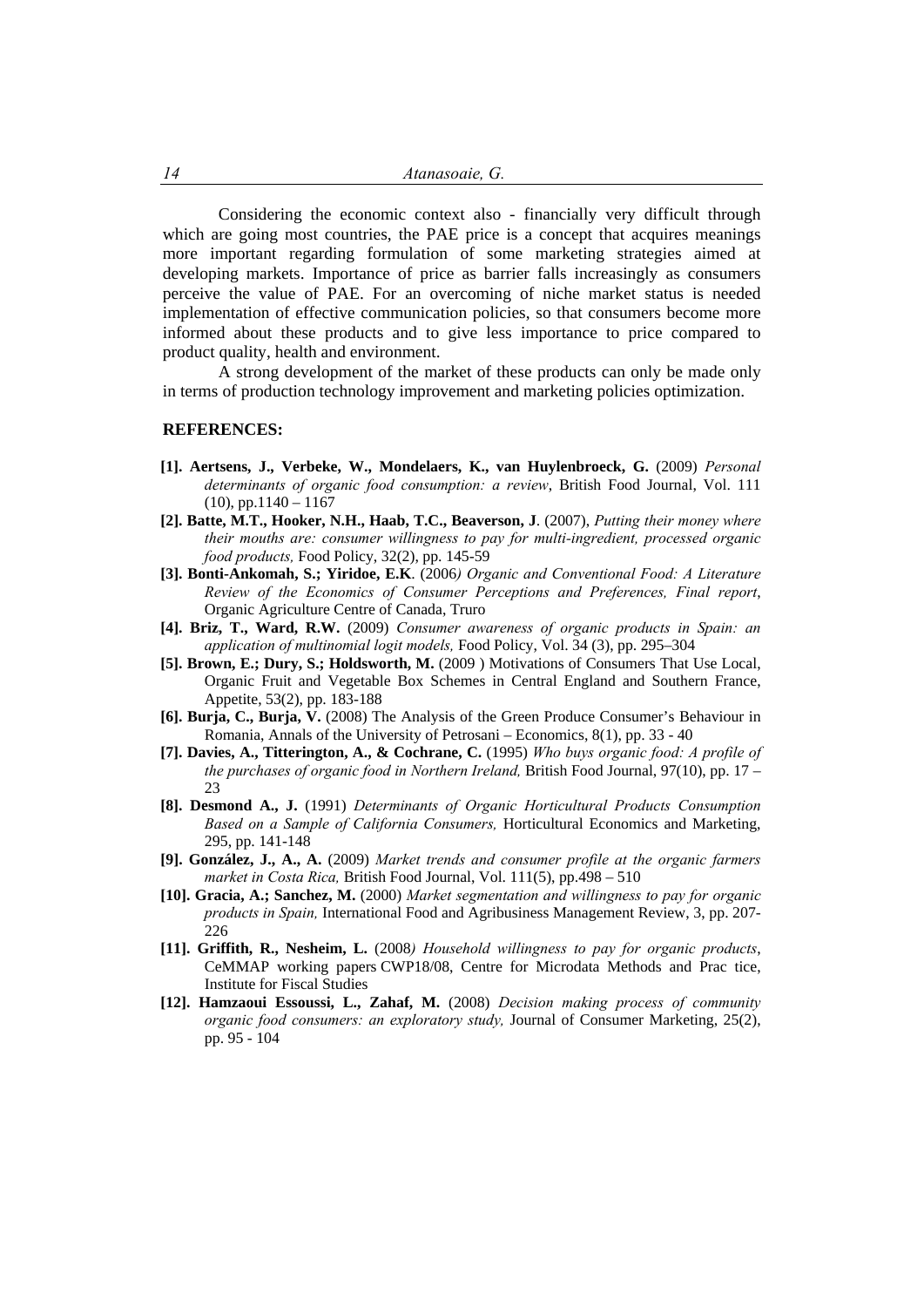- **[13]. Hellberg-Bahr, A., Pfeuffer, M., Spiller, A., Brümmer, B.** (2011) *Using Price Rigidities to Explain Pricing Strategies in the Organic Milk Chain in International* European Forum on Innovation and System Dynamics in Food Networks, February, 14- 18, 2011, Innsbruck-Igls, Austria
- **[14]. Katundu, M., Hendriks, S., Bower, J., Siwela, M.** (2010) *Can sequential harvesting help small holder organic farmers meet consumer expectations for organic potatoes?,* Food Quality and Preference, 21(4), pp. 379-384
- **[15]. Krystallis, A., Chryssohoidis, G.** (2005) *Consumer's willingness to pay for organic food: factors that affect it and variation per organic product type*, British Food Journal, 107(4), pp. 320-343
- **[16]. Lockie, S., Lyons, K., Lawrence, G., Grice, J.** (2004) *Choosing organics: a path analysis of factors underlying the selection of organic food among Australian consumers,* Appetite, 43(2), pp. 135-146
- **[17]. Lua, C., D., Gangyi, X., Kawas, J., R.** (2010) *Organic goat production, processing and marketing: Opportunities, challenges and outlook*, Small Ruminant Research, 89 (2-3), pp. 102-109
- **[18]. McEachern, M.G., Willock, J.** (2004) *Producers and consumers of organic meat: a focus on attitudes and motivations,* British Food Journal, Vol. 106(7), pp. 534-52
- **[19]. Megan M., D. (2008)** *The Impact of the Organic Mainstream Movement: A Case Study of New England Organic Produce Prices,* Masters Theses, [Accesed at http://scholarworks.umass.edu/cgi/viewcontent.cgi?article=1142&context=theses]
- **[20]. Millock, K., Hansen, L. G.** (2002) *Willingness to Pay for Organic Foods: A Comparison between Survey Data and Panel Data from Denmark*, in *European Association of Environmental and Resource Economists Conference*, June, 2002*,* Monterey, USA, [Unpublished]
- **[21]. Mondelaers, K., Verbeke, W., van Huylenbroeck, G.** (2009) *Importance of health and environment as quality traits in the buying decision of organic products ,* British Food Journal, Vol. 111(10), pp.1120 – 1139
- **[22]. Morales Galindo, I.** (2007) *Regional development through knowledge creation in organic agriculture*, Journal of Knowledge Management, 11(5) , pp.87 - 97
- **[23]. Pellegrini, G., Farinello, F.** (2009) *Organic consumers and new lifestyles: An Italian country survey on consumption patterns*, British Food Journal, 111( 9), pp.948 – 974
- **[24]. Post, A., Shanahan, H., Jonsson, l. (2008)** *Food processing: barriers to, or opportunities for, organic foods in the catering sector?*, British Food Journal, 110( 2), pp.160 – 173
- **[25]. Radman, M.** (2005) *Consumer consumption and perception of organic products in Croatia*, *British Food Journal,* Vol. 107(4-5), pp. 263-273
- **[26]. Richter, T., Hempfling, G.** (2002) The supermarket study 2002 Organic products in European Supermarkets, FiBl, [Online], Available at: https://www.fibl.org/en/shopen/article/c/market/p/1285-supermarket.html, [Accesed at 20 May 2012]
- **[27]. Seyfang, G.** (2007) *Growing sustainable consumption communities: The case of local organic food networks*, International Journal of Sociology and Social Policy, Vol.  $27(3/4)$ , pp.120 – 134
- **[28]. Siderer, Y., Maquet, A., Anklam, E.** (2005) *Need for research to support consumer confidence in the growing organic food market*, Trends in Food Science & Technology, Volume 16(8), pp. 332-343
- **[29]. Tsakiridou, E.; Boutsouki, C.; Zotos, Y.; Mattas, K.** (2008) *Attitudes and behaviour towards organic products: an exploratory study*, International Journal of Retail & Distribution Management, 36 (2), pp.158 – 175